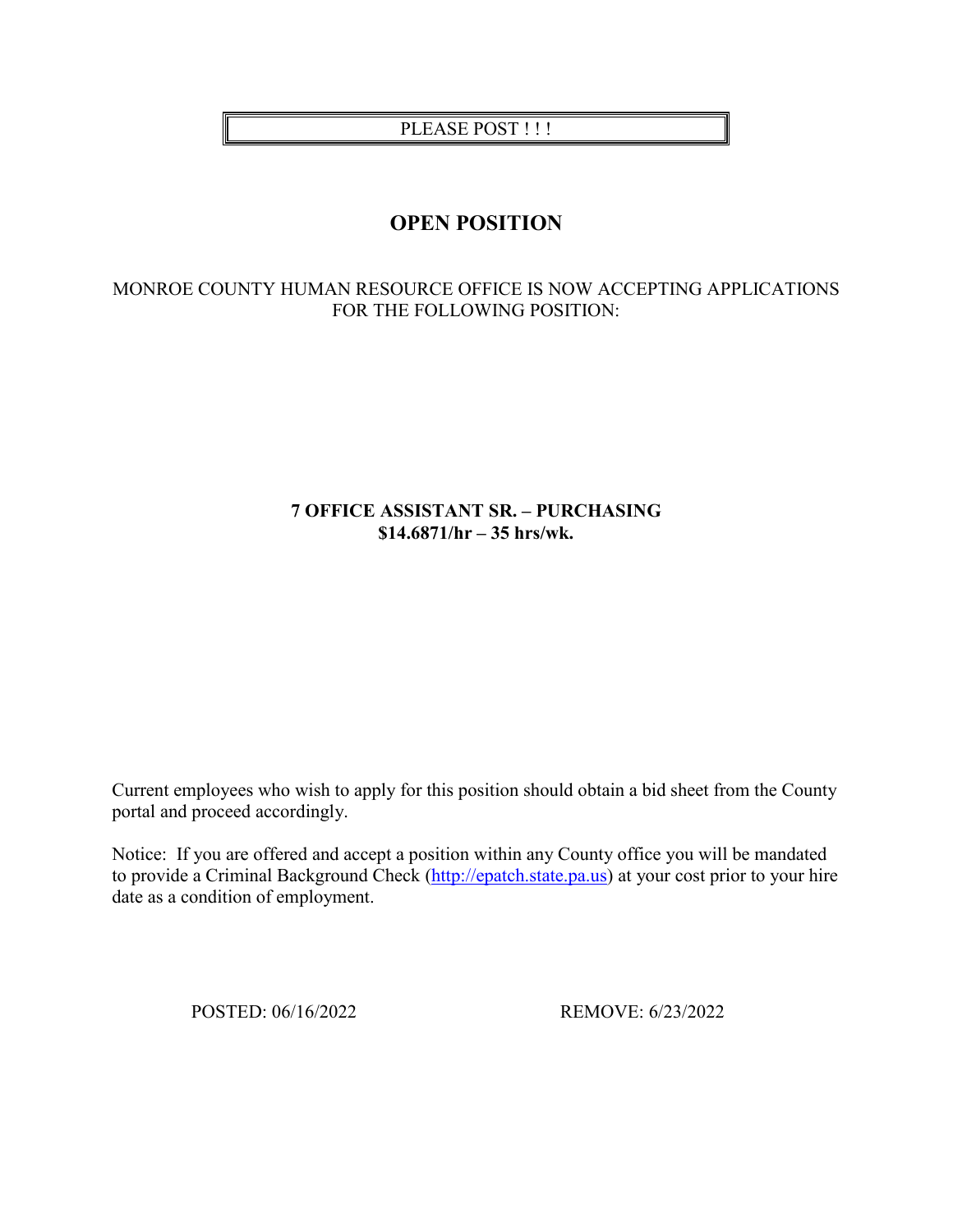# **MONROE COUNTY, PENNSYLVANIA CLASSIFICATION SPECIFICATION**

# **CLASSIFICATION TITLE: 7 OFFICE ASSISTANT, SENIOR (PURCHASING)**

#### **PURPOSE OF CLASSIFICATION**

The purpose of this classification is to provide general administrative support to the purchasing department. Duties and responsibilities include, but are not limited to: processing purchase orders, expediting orders, filing packing lists, receiving and distributing incoming mail; preparing and processing outgoing mail; maintaining various office files; greeting the public and answering incoming telephone calls; answering questions and providing information; and performing other duties as required.

#### **ESSENTIAL FUNCTIONS**

#### **The following duties are normal for this position. These are not to be construed as exclusive or all-inclusive. Other duties may be required and assigned.**

Prepares purchase orders for the procurement of supplies, goods and services; transmits orders to vendors; processes purchase order according to county and departmental policies, ensures appropriate funds are available to support purchase order; maintains copies and files for future reference.

Receives, date stamps and edits requisitions and purchase requests for supplies, materials, equipment and services from county personnel; maintains and updates hard copy of purchase order printouts; notifies individuals of problems or concerns regarding purchase orders or requisitions.

Inputs purchasing and financial data into new world financial system; verifies accuracy of information prior to input; makes corrections as required; prints reports when requested; prepares reports using tabulated information; makes copies and distributes accordingly; maintains thorough understanding of the operations and functions of the procurement module of the AS400 computer system.

Consults with department heads and staff regarding ordering goods, supplies and equipment; maintains minimal inventory of office supplies; purchases additional supplies and goods as required.

Inspects and documents receipt of all goods; arranges delivery of goods through the maintenance department to appropriate area; handles inquiries on the status of new or existing requests by providing information such as vendor names, prices, and other pertinent information.

Types and prepares various correspondence to include letters, memoranda, reports and other documents; creates new forms used within the department; reviews information for accuracy and completeness; makes corrections and/or additions as needed; enters information into computer databases as necessary; maintains copies for departmental files and future reference. Scan and archive files.

Designs layout of departmental forms, and other documents.

Compiles information and statistics for various reports, conducts research to obtain information and data;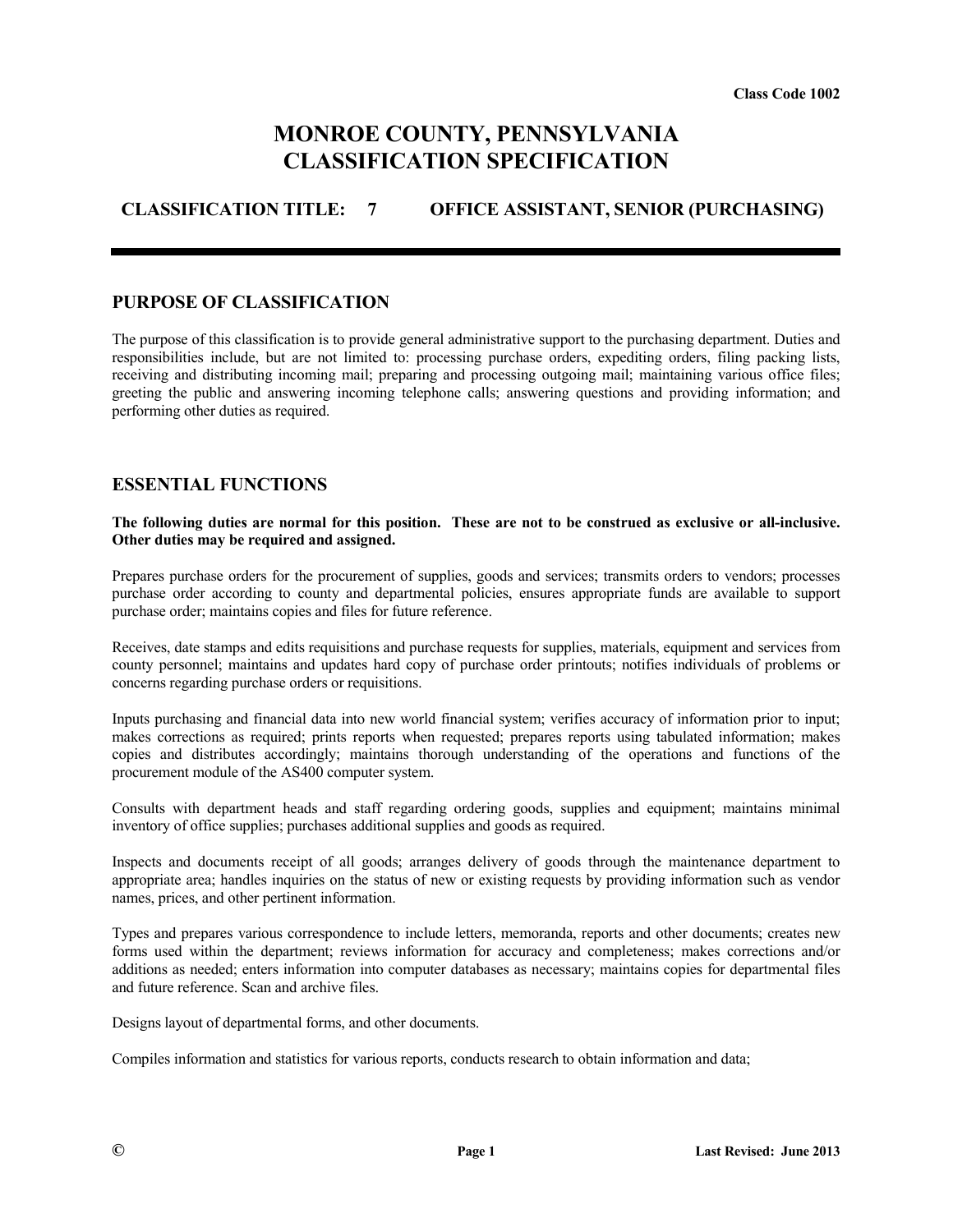Maintains departmental files and documentation; ensures supporting documentation is present and all information is accurate and complete; distributes to appropriate individuals and/or agencies or departments; updates or makes corrections as necessary; closes files; boxes, archives, shreds, and/or purges outdated files.

Inputs mailing lists and various information into databases; updates and/or makes changes as necessary.

Greets clients, staff, and the public; resolves conflicts to requests for information; provides forms, applications and other documents and assists clients in filling out required information; makes appointments for clients.

Received and screens incoming telephone calls; routes calls and/or takes messages as necessary; answers questions from staff, outside agencies, the public or other individuals and provides information accordingly.

Receives incoming mail, UPS/FedEx/Freight Carrier deliveries and overnight packages for departments; sorts and distributes to appropriate individuals; prepares certified letters and outgoing mail; delivers mail to appropriate location; processes outgoing shipments; maintains daily logs and weekly billings. Processes mail through postage machine.

Tracks and maintains daily and monthly postage records; monitors postage balance; prepares monthly and quarterly reports of postage used; reports totals to Controllers Office; maintains postage machine and ensures proper inventory of supplies.

Receives incoming faxes; sorts documents, makes copies and distributes to individual(s) as necessary; maintains copies for departmental files; sends outgoing faxes as requested by supervisor(s) and or other staff and individuals.

Maintains inventory of office supplies; orders replacement materials as needed.

Utilizes various office equipment such as personal computer, mainframe, fax machine, typewriter, photocopier, and other equipment as necessary to perform daily duties; uses various computer software in the preparation of reports, and documents; keeps apprised of changes in equipment and software; learns new software as necessary.

Provides backup for other administrative staff and relief for switchboard operator during absences, lunch, and breaks as required.

## **ADDITIONAL FUNCTIONS**

Performs other related duties as required.

## **MINIMUM QUALIFICATIONS**

High school diploma or GED; supplemented by one (1) year of previous experience and/or training involving general administrative and/or clerical functions; or any equivalent combination of education, training, and experience which provides the requisite knowledge, skills, and abilities for this job.

## **PERFORMANCE APTITUDES**

**Data Utilization**: Requires the ability to calculate and/or tabulate data. Includes performing subsequent actions in relation to these computational operations.